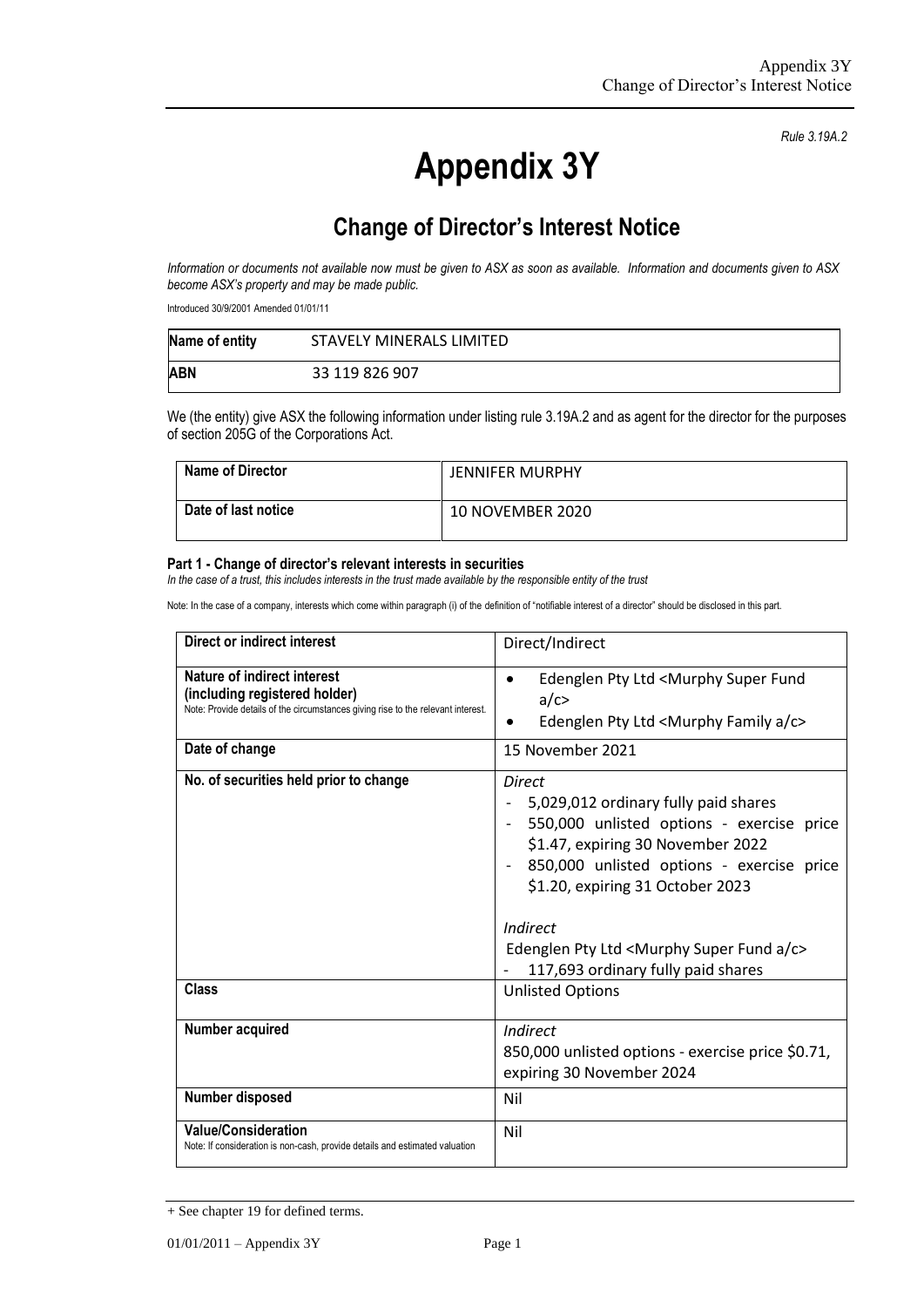| No. of securities held after change                                       | <b>Direct</b><br>5,029,012 ordinary fully paid shares<br>550,000 unlisted options - exercise price<br>\$1.47, expiring 30 November 2022<br>850,000 unlisted options - exercise price<br>\$1.20, expiring 31 October 2023<br>Indirect<br>Edenglen Pty Ltd <murphy a="" c="" fund="" super=""><br/>117,693 ordinary fully paid shares<br/>Edenglen Pty Ltd <murphy a="" c="" family=""><br/>850,000 unlisted options - exercise price<br/>\$0.71, expiring 30 November 2024</murphy></murphy> |
|---------------------------------------------------------------------------|---------------------------------------------------------------------------------------------------------------------------------------------------------------------------------------------------------------------------------------------------------------------------------------------------------------------------------------------------------------------------------------------------------------------------------------------------------------------------------------------|
| Nature of change                                                          | Issue of unlisted options as approved by                                                                                                                                                                                                                                                                                                                                                                                                                                                    |
| Example: on-market trade, off-market trade, exercise of options, issue of | Shareholders at the Company's AGM held on 12                                                                                                                                                                                                                                                                                                                                                                                                                                                |
| securities under dividend reinvestment plan, participation in buy-back    | November 2021                                                                                                                                                                                                                                                                                                                                                                                                                                                                               |

## **Part 2 – Change of director's interests in contracts**

Note: In the case of a company, interests which come within paragraph (ii) of the definition of "notifiable interest of a director" should be disclosed in this part.

| <b>Detail of contract</b>                                                                                                           |  |
|-------------------------------------------------------------------------------------------------------------------------------------|--|
| <b>Nature of interest</b>                                                                                                           |  |
| Name of registered holder                                                                                                           |  |
| (if issued securities)                                                                                                              |  |
| Date of change                                                                                                                      |  |
| No. and class of securities to which                                                                                                |  |
| interest related prior to change<br>Note: Details are only required for a contract in relation to which<br>the interest has changed |  |
| Interest acquired                                                                                                                   |  |
| Interest disposed                                                                                                                   |  |
| <b>Value/Consideration</b><br>Note: If consideration is non-cash, provide details and an<br>estimated valuation                     |  |
| Interest after change                                                                                                               |  |

<sup>+</sup> See chapter 19 for defined terms.